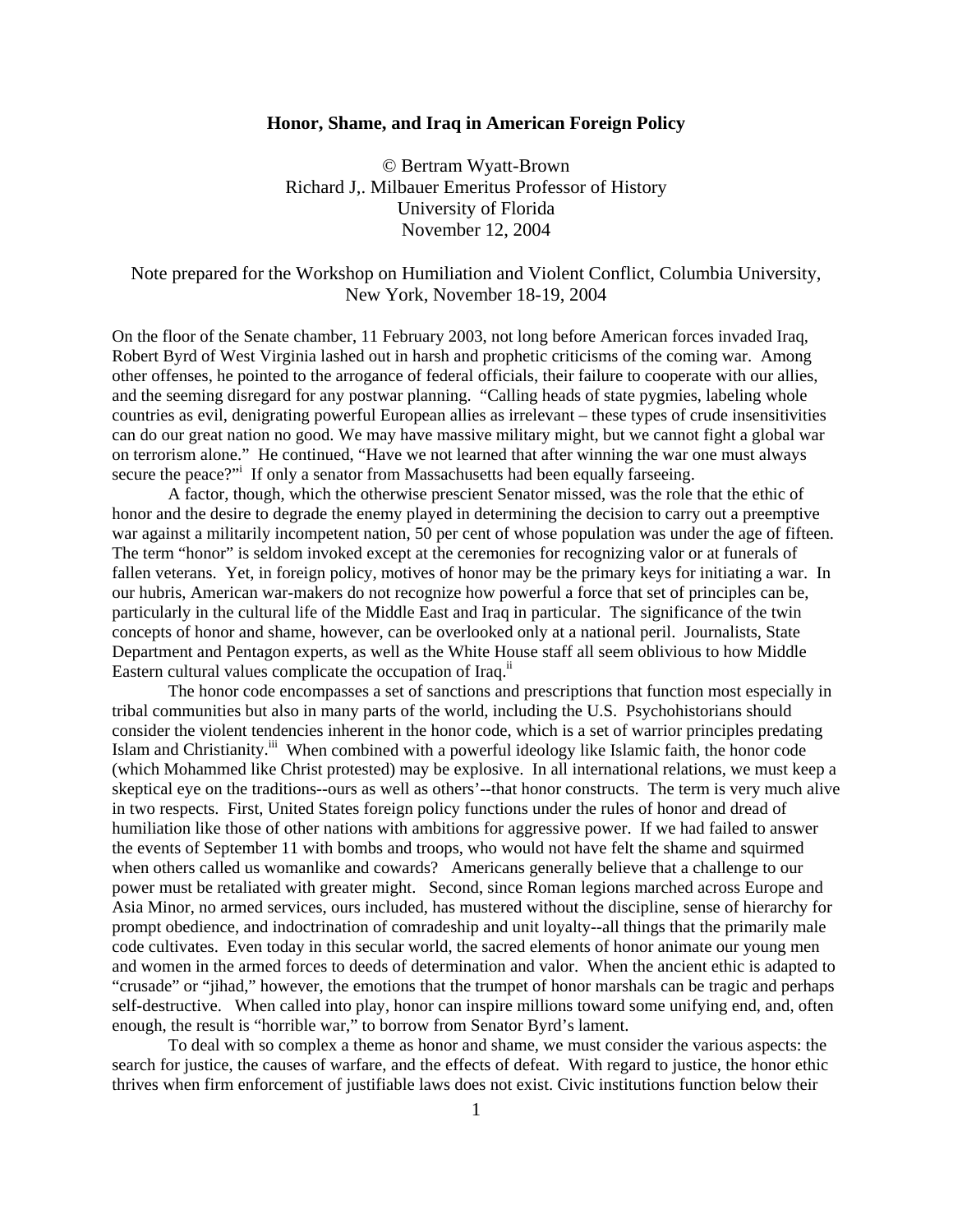potential or minimally. A chronic sense of mistrust prevails throughout society for the lack of predictable authority. The honor code privileges family over individual, reigning as a form of community law over civil jurisprudence, gift obligation over taxation or tribute. Honor relies heavily upon the need for reputation as a bulwark against a hostile world. The code demands conformity over all alien ideas and represses deviations from the established order of things. So, too, do the more radical forms of religion, both in the West and East, promote the simplicity of a Manichean division, separating good from evil. Above all, loss to an enemy arouses fears of impotence and vulnerability that must be avenged so that good may triumph eventually over wrong.

 These rules of a martial ethic are universal but apply to our recent encounters in Iraq. In post-Saddam Iraq, Baathist thugs murder those cooperating with the Americans as a means to avenge their dispossession from power. The foreign Islamic insurgents often choose beheading as a mark of shame and humiliation for the enemy. Often these crimes are carried out against entire families because the foe has already inflicted, in their eyes, the ultimate insult by invasion and exertion of power. Under such circumstances, how can America--a fully secular, debauched and alien state--alter that perception and make Iraqis see the advantages of our system? We claim to represent the principles of impartial rule of law; the value of self-expression over tribal, clan, and familial loyalty and conformity; and the necessity of mediating agencies. The nature of battle, though, leads military forces to act contrary to the democratic principles that we celebrate.

 Some commanders in the army, however, learned to appreciate local opinion and cultural ways. Gaining wisdom from hard-won experience, Lt. Col. Hector Mirabile, battalion commander in the Florida National Guard at Ramadi in the famous "Sunni Triangle" in November 2003 learned how to work the honor system when dealing with the surrounding network of powerful sheiks. Doling out patronage favors, eating companionably with his hosts, and veiling threats of retribution with appropriate packets of cash smiles, Mirabile has secured peace and safety for his troops. Now at chieftain gatherings, he is offered an overflowing though still tiny cup of tea. "If it's just barely full, it's a sign of disrespect," he observes. That was how the glasses were filled for the American military before the lessons of honorable protocol were properly mastered.<sup>iv</sup> Whether that amiability has persisted in light of the upsurge of violence is now problematic.

 The second point of honor as the very root and cause for the call to arms is a factor not generally understood. Wars are triggered neither exclusively by threats to territorial security nor desire for territorial expansion, nor economic gains or some other concrete, materialist advantage. Instead, often uppermost is the need to prove a point of honor not only to the enemy and to the world-at-large but also to the nation in its own zealousness and need to reinforce self-esteem. Donald Kagan, the Yale historian, notes, "modern politicians and students of politics" view anything except palpable or material motives for war merely "irrational. But the notion that the only thing rational or real in the conduct of nations is the search for economic benefits or physical security is itself a prejudice of our time." Kagan continues, "Honor as prestige has played a critical role" in national rivalries. But equally compelling, he contends, is the dread of dishonor, while assaults on their status prompts outpourings of passion and hatred, not calculation. $\frac{v}{x}$  Pursuing the relationship of honor and American military motives, the example of Lyndon Johnson and Vietnam further illustrates the point. Unaware of centuries of mistrust between China and the Vietnamese, the Johnson administration assumed that the little Southeast Asian country was merely a puppet of international Communism. To throttle that ideological menace in far distant rice paddies would prevent the collapse, it was thought, of the rest of Asia into the arms of the Soviets and Mao. A secular understanding would refer to our "credibility" for living up to international commitments to our friends and allies. But Lyndon Johnson's vindication of his own and his nation's honor was involved as well. This Texas president's public pronouncements were thoroughly drenched in the rhetoric of honor, in the terminology of his native state. As representative of that frontier spirit, Johnson put the matter succinctly: "If America's commitment is dishonored in South Vietnam, it is dishonored in forty other alliances or more ... we do what we must" regardless of consequences. By his perspective, honor had its own logic. Practical considerations and prudence drew out no imperative to cast it aside.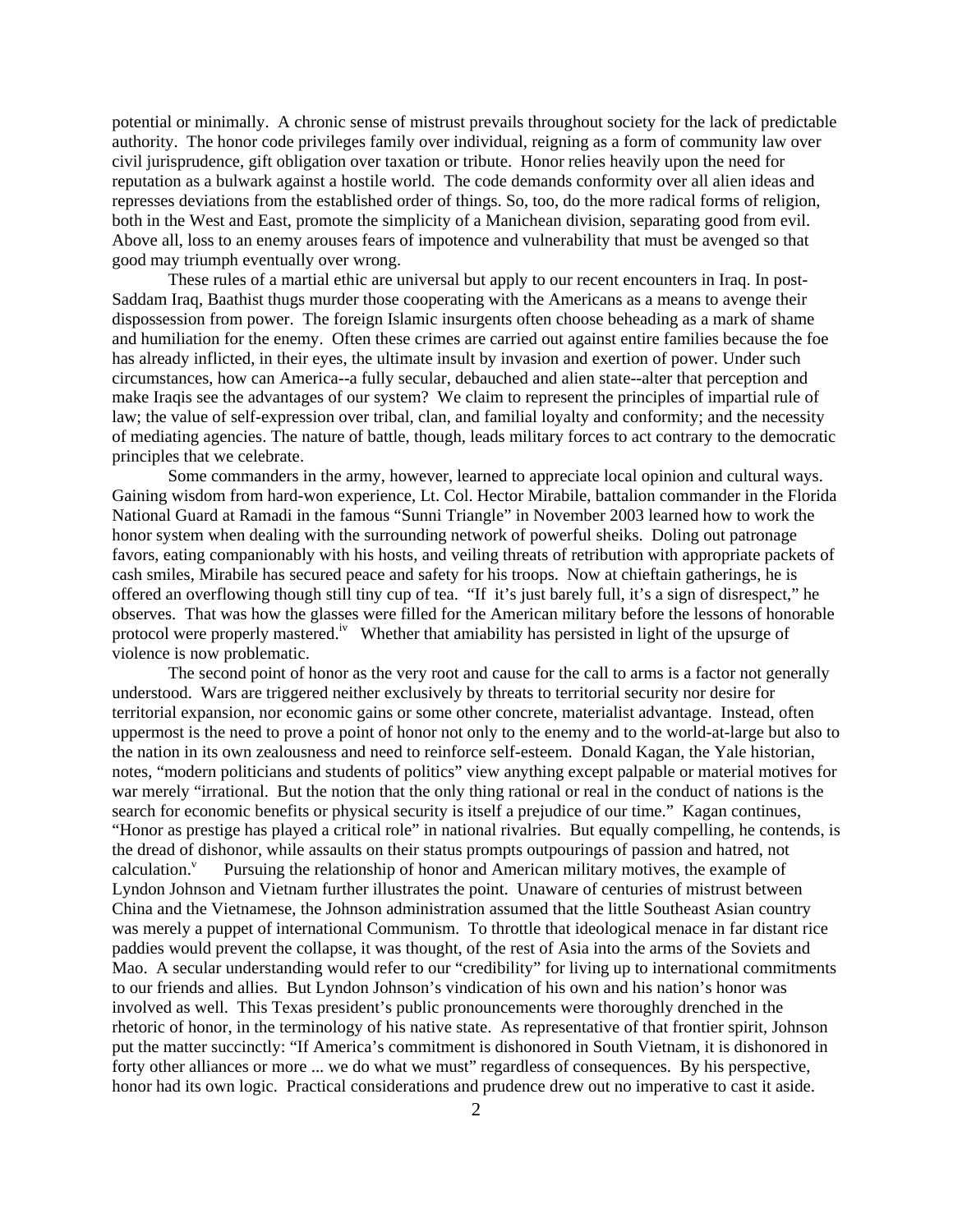"We love peace. We hate war. But our course," Johnson announced in 1965, "is charted always by the compass of honor."<sup>it</sup> It was the pathway to death and defeat. Yet any other option apparently would have betrayed America's "word of honor." In his memoir, Henry Kissinger explains why Americans had to persist in the Vietnam War. "No serious policymaker could allow himself to succumb to the fashionable debunking of 'prestige,' or 'honor' or 'credibility.'"<sup>vii</sup> These terms mattered in war and in the seeking of peace without losing face.

 We should recall President Bush's remark about Saddam Hussein's being the "guy who tried to kill my dad." To imply that Bush began a war simply in honor's name to avenge a conspiracy against his father in the fashion of Michael Corleone or the "Sopranos," might seem too reductionist. But an ex-White House aide argues that this explanation would at least be preferable to the idea that seizing Iraqi oil was the administration's prime objective: "That's not why Americans fight wars," he said. "Usually it's about honor or pride."viii President Bush's outlook on life, like Lyndon Johnson's, really does seem to lie deep in the heart of Texas. While harboring notions of honor as identical with religious faith, his administration fails to understand that honor can be actually stateless–untied to governments but embedded in the culture of family, mosque, tribe.

 The great error of the war against terror and its subsequent union in the Administration and public's mind with the occupation of Iraq lie in this misperception. What we might call primal honor is often antithetical to any governmental institutions, even in a dictatorship or monarchy such as Saudi Arabia. Consider what the Jordanian terrorist Abu Musab al-Zarqawi had to say on 9 November of this year: "Persons live, blood is saved, and honor is preserved only by sacrifice on behalf of this religion. . .How many brothers have they killed and mutilated, and how many sisters have had their honor defiled at the hands of these depraved infidels?" His denunciation of the Shi'a population and his attempt to begin a holy war against the Governing Council and Ayatollah Sistani is based in part, I would guess, on this general mistrust of governments as well as the anti-Sunni Muslims. Governments have the power to humiliate at will, to inhibit heroic action. "Their hearts, "he writes, "are full of vinegar and ire like no others with regard to Muslims old and young, godly and ungodly."ix

 This interpretation of an honor ethic among stateless insurgents leads us to the third aspect: the effects of defeat, or moral disesteem. We can pose as analogy our own civil conflict, 1861-1865. In "The Fruits of Preventive War," Civil War historian James M. McPherson, thoughtfully reflects on the "preemptive" strategy of Jefferson Davis to save the allegedly threatened institution of slavery and white domination. The seceded states began the war, trusting that the other slave states would answer the trumpet of honor and need to defend their Deep South kinspeople from a common foe. As McPherson notes, they entered the affray convinced that with a few cannon balls, well aimed, "those blue-bellied Yankees" would soon scatter in cowardly retreat. But "the preventive" war, as he concludes, led not only to devastation and ruin but to disgrace, sullen anger, and futile claims to a moral superiority that could scarcely be substantiated. $x$ 

 Like the American South in 1860 and in the years thereafter, Islamic countries today are immersed in the rubrics of both honor and hatred. Agrarian-minded, slaveholding Southern whites customarily railed against Yankee imperialism and economic greed, godless feminism, hypocrisy of mind and spirit, and evil habits of every sort. In their defeat, they developed the legend of the "Lost Cause," a memorialization of the glorious dead that fed Southern resentments of black freedom and Yankee domination for years to come. Lynching in the name of preserving white women's honor not only terrorized black communities but also fed the continuing sense of shame that Lee's surrender at Appomattox signified -- honor and the satisfactions of revenge above all other considerations.

 Like the Southern secessionists of 1861 who appealed to their Christian God, traditions of honor, and disdain for unchivalric commercialism, Muslim fundamentalists take similar pride in their piety, purity of principle, and militancy. Despite their technological and military inferiority, they dream that Allah and suicidal valor can restore a military parity or lead to victory--without adopting Western ways to do so. Joyful are the Iraqi mothers who send their sons "off to the realms of honor, the realms of martyrdom," advised a leader of Hamas just days before the war began.<sup>xi</sup> But, in this encounter with the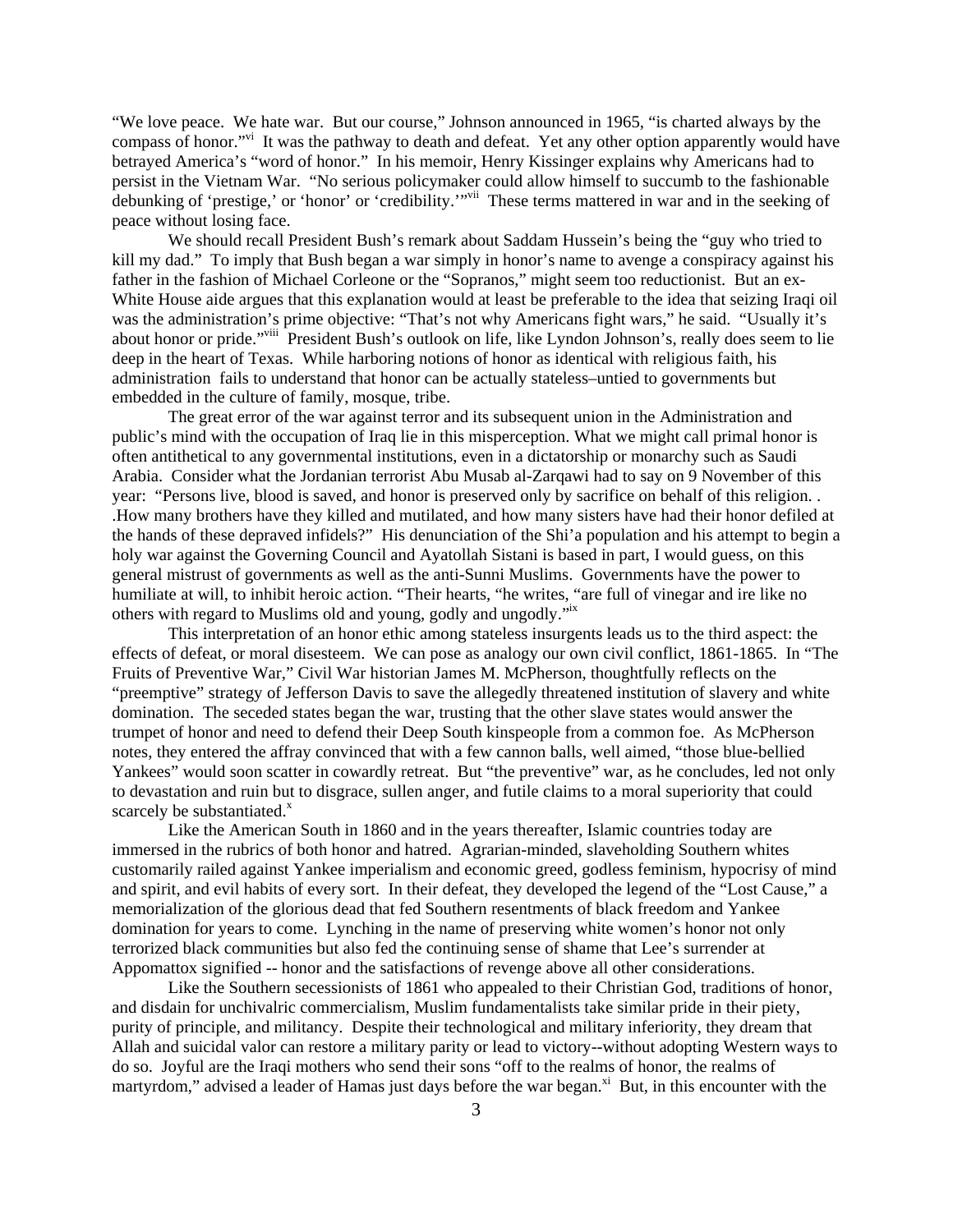West, what could be more morally degrading than the quick American seizure of Baghdad? Still worse were the photographs of tortured and naked prisoners at Abu Ghraib. As reported in the Washington Post Abu Thar (pseudonym), an insurgent from Yemen in Fallujah, confided to correspondent Ghaith Abdul-Ahad that those pictures had sent him from taxi-cab driving in Sana, away from wife and five children, to Syria. From thence he was smuggled into Iraq to fight the Americans.<sup>xii</sup> Evidence of western superiority in technology, education, and ways of conducting modern business deepens anxiety, fear, and ignominy. In April 2003 Deputy Defense Secretary Paul Wolfowitz boasted that "the magnitude of the crimes of that regime and those images of people pulling down a statue and celebrating the arrival of American troops is having a shaming effect throughout the region." That may be so, but American attempts to exploit that shame are proving costly. Memories of Saddam's regime inspire little nostalgia, but the more marginalized the Iraqis feel the less welcome will be their so-called liberators. We have now reached that stage in this war.<sup>xiii</sup>

 Finally, victory over a weak and vulnerable enemy, no matter how evil, provides the winners with yet another opportunity to refashion the world as we Americans would have it. Pax Americana carries with it a very fervent missionary zealotry. Woodrow Wilson with his ideas of making the world safe for democracy in World War I had shown the way to Lyndon Johnson in Vietnam--but not with much success in either case. Throughout the recent campaign, Bush reiterated his Wilsonian approach to foreign affairs. Even before the war, the American President announced the revived Wilsonian doctrine of forcing the world to accept American-style democracy. "A liberated Iraq can show the power of freedom to transform that vital region, by bringing hope and progress into the lives of millions. America's interests in security, and America's belief in liberty, both lead in the same direction: to a free and peaceful Iraq."xiv But if, to save their sense of honor, the Iraqis choose a different and perhaps undesirable path, what then?

 In the West, we identify democracy with liberty. Yet it took even this country from its 17thcentury founding to the Emancipation Proclamation and far beyond to achieve that difficult and still imperfect combination. These are matters that cannot be answered as glibly as our leaders propose. Cultures of honor create tremendous volatility with all the complex transactions and sensitivities and violent foundations that one could imagine. Arrogance, naivety, and aloofness in dealing with those abroad and at home who perceive only the cold steel of armies might well prove America's undoing. Americans must come to an understanding of honor and shame, that the world is not a rational place. Not to do so opens us to enormous risks.

Endnotes

i<br>
"Reckless Administration May Reap Disastrous Consequences," Common Dreams News Center, February 12, 2003.

ii Columnist Thomas L. Friedman comes closer to understanding Iraqi mentality than most journalists. He points out how the thoughtless decision to disband the Iraqi army left thousands of veterans "bewildered and confused." Humiliated by coalition occupation, they and others have "wounded pride to restore"–by slitting American soldiers' throats and exploding roadside bombs under U.S. vehicles. (Friedman, "The Humiliation Factor," New York Times, November 9, 2003, nytimes.com/2003/11/09/opinion/09FRIE.html. But even Friedman arrives at the insight late- after months of occupation. A swifter recognition in the press and Pentagon would have saved lives and eased the burdens of reconstruction. See more recently, Zlatica Hoke, Washington, 11 November 2004, "The Quest for Honor," Voice of America News, November 11, 2004,

http://www.voanews.com/english/NewsAnalysis/20041111Zlatica Hoke.cfm

iii See Joanna Montgomery Byles, "Psychoanalysis and War: The Superego and Projective Identification," PSYART: A Hyperlink Journal for the Psychological Study of the Arts, article 040911. Available http://www.clas.ufl.edu/ipsa/journal/articles/psyart/2004\_byles01.shtml.

Yaroslav Trofimov, "To Find Peace in Sunni Triangle, Talk to the Sheiks," Wall Street Journal November 5, 2003, A1 and A16.

v<br>
"
"Donald Kagan on National Honor," http://www.cs.utexas.edu/users/vl/notes/kagan.html.